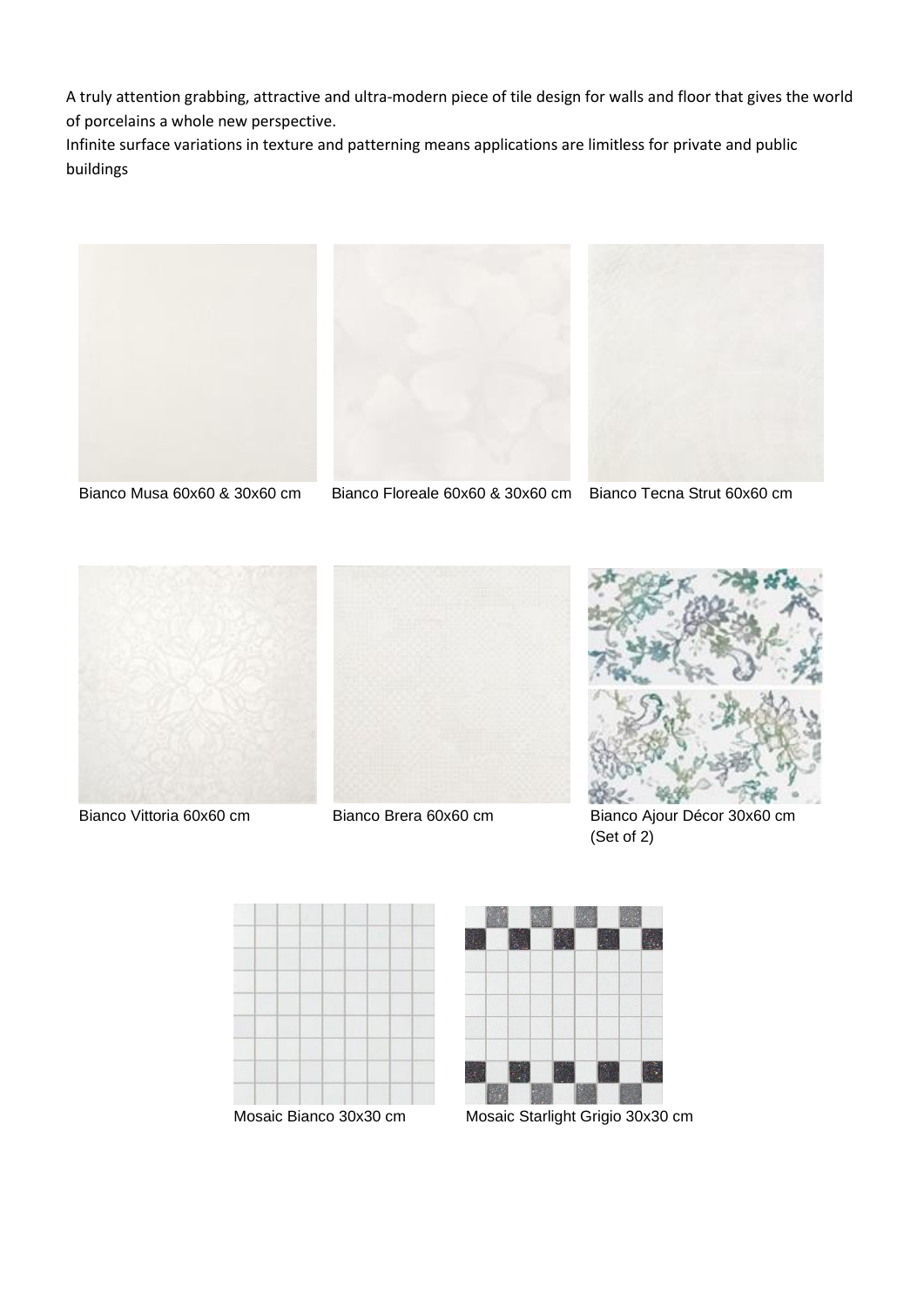



Vaniglia Musa 60x60 & 30x60 cm Vaniglia Floreale 60x60 & 30x60 cm Vaniglia Tecna Strut 60x60 cm







 Vaniglia Vittoria 60x60 cm Vaniglia Brera 60x60 cm Vaniglia Ajour Décor 30x60 cm (Set of 2)





Vaniglia Bianco 30x30 cm Mosaic Starlight Grigio 30x30 cm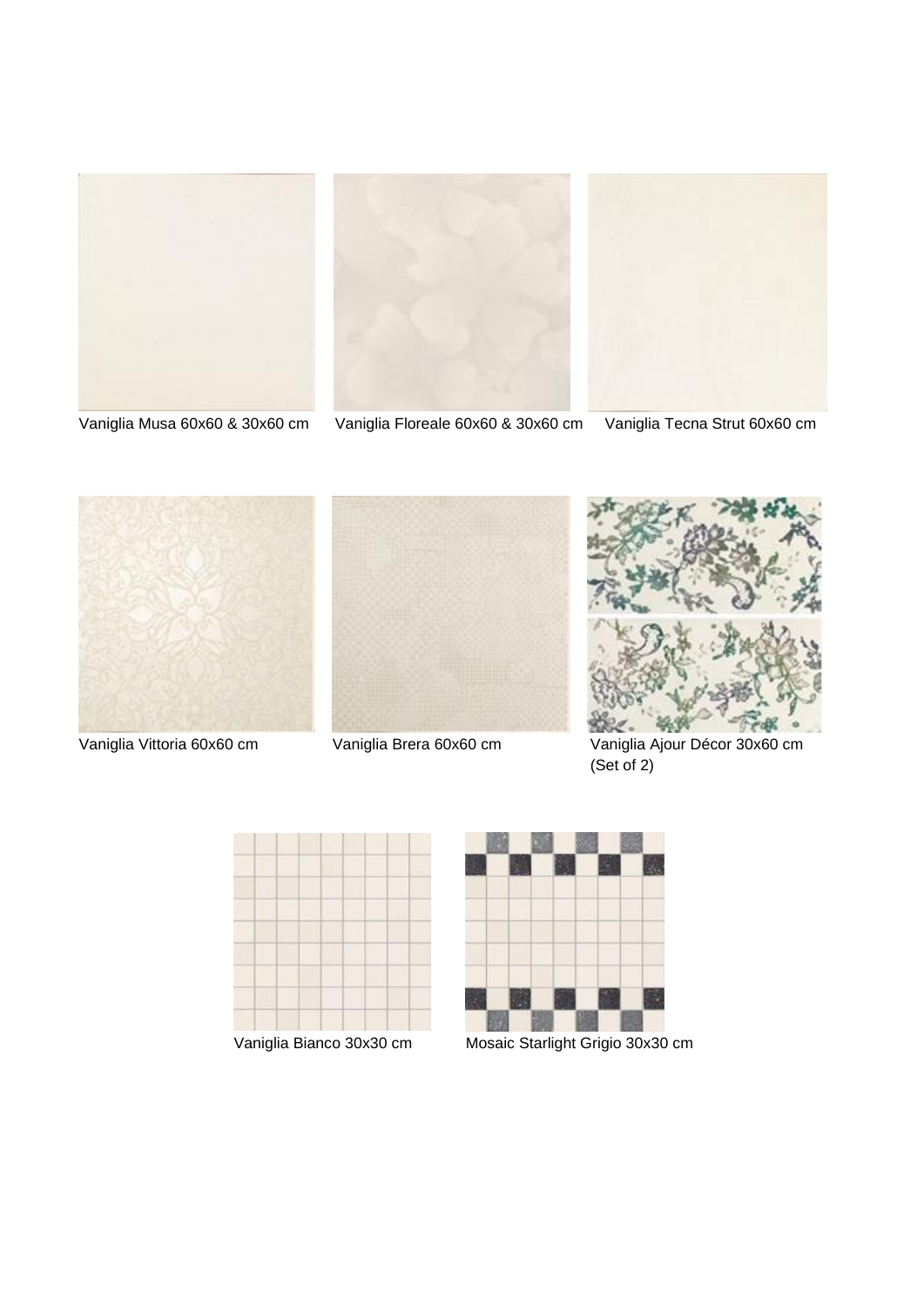



Brown Musa 60x60 & 30x60 cm Brown Floreale 60x60 & 30x60 cm Brown Tecna Strut 60x60 cm









Brown Vittoria 60x60 cm Brown Brera 60x60 cm Brown Ajour Décor 30x60 cm (Set of 2)





Mosaic Brown 30x30 cm Mosaic Starlight Rosso 30x30 cm